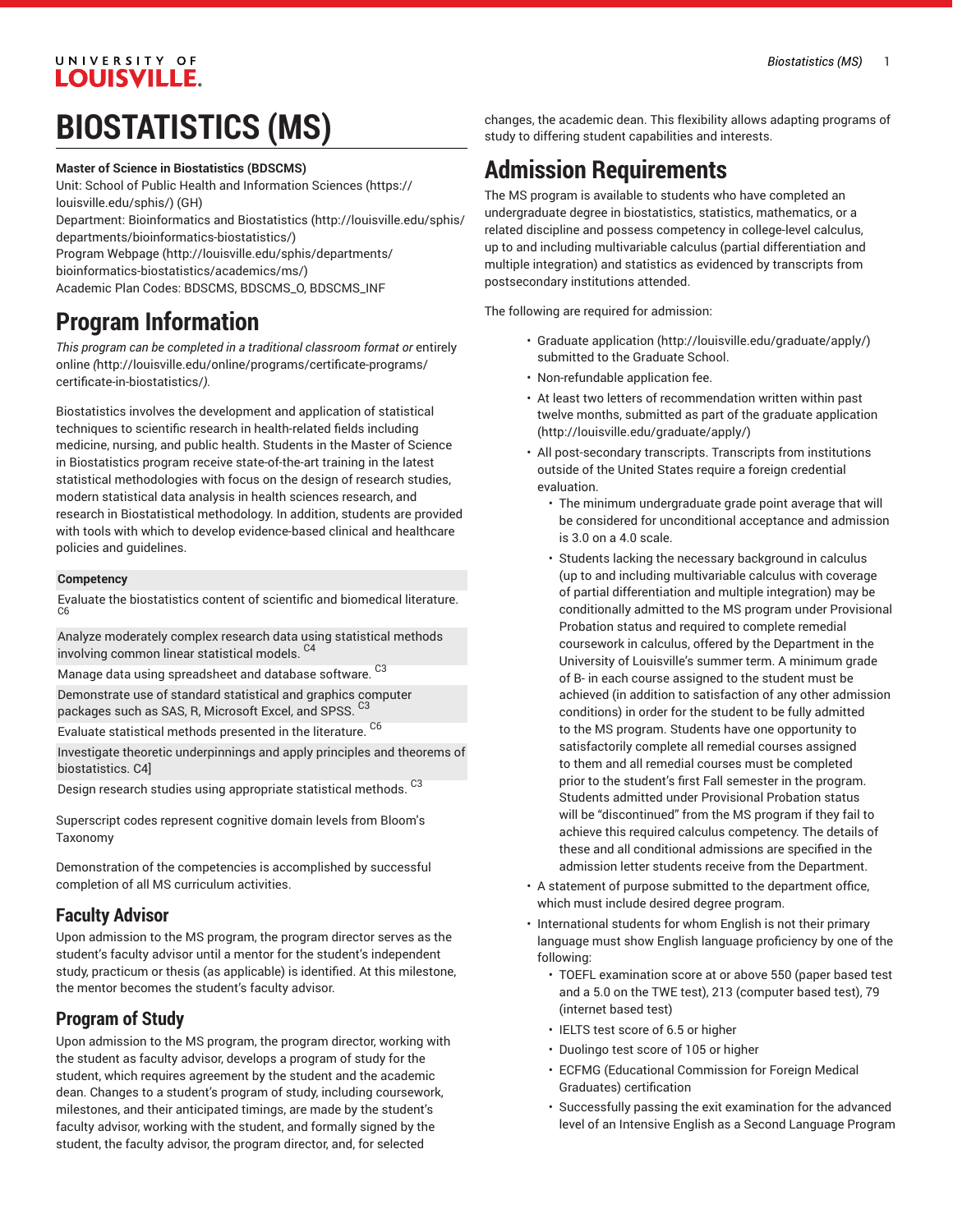#### *Biostatistics (MS)* 2

## UNIVERSITY OF **LOUISVILLE.**

• Demonstration of a degree awarded from an institution with instruction primarily in English, as formally documented by an appropriate institutional official

### **Application Deadline**

- Fall semester July 1 (International applicants); July 25 (Domestic applicants).
- Spring semester Applications are not accepted.
- Summer semester April 1 (International applicants); April 15 (Domestic applicants).
	- *Summer admission is only for student seeking provisional admission to the MS with the requirement to complete our Math Tools sequence in remedial calculus*.

## **Program Requirements**

The MS program in biostatistics can be completed by one of three options. The descriptions below are for students who have completed all prerequisite courses for required and elective courses included in each degree program. Additional credit hours may be needed for remediation of missing or lacking student capabilities encountered following matriculation or for capabilities outside the standard coursework required for an identified project or thesis.

- **The Standard Program** is a 30 credit hour, non-thesis curriculum that emphasizes a broad understanding of biostatistics and can be completed in three semesters by full-time students. The standard program can be completed in a traditional classroom format or [entirely](http://louisville.edu/online/programs/certificate-programs/certificate-in-biostatistics/) online ([http://louisville.edu/online/programs/certificate](http://louisville.edu/online/programs/certificate-programs/certificate-in-biostatistics/)[programs/certificate-in-biostatistics/\)](http://louisville.edu/online/programs/certificate-programs/certificate-in-biostatistics/).
- **The Thesis Option** involves continuing beyond the required coursework for the standard program to pursue the preparation and defense of a master's thesis in an additional semester, during which the student enrolls for a thesis research course for no fewer than six (6) credit hours. The thesis option is recommended for students intending to pursue a PhD degree or wanting to pursue a research project that interests them. However, a master's thesis is a requirement for the thesis option only. A student who elects to pursue the thesis option and subsequently does not successfully complete the thesis remains eligible for the award of degree under the standard program.
- **The Bioinformatics Concentration** is a 30 credit hour, non-thesis curriculum that is based on coursework in bioinformatics and biostatistics and can also be completed in three semesters by fulltime students. The Bioinformatics concentration is currently available in a traditional classroom format only.

## **Coursework Requirements**

| Code                            | Title | <b>Hours</b> |
|---------------------------------|-------|--------------|
| Core Coursework '               |       | 12           |
| <b>Concentration Coursework</b> |       | 18           |
| Thesis (optional)               |       | [6]          |
| <b>Minimum Total Hours</b>      |       | 30           |

For a detailed description of the degree requirements and course listing for each option, click on the "Concentration Requirements" tab.

Students will declare their intended degree option upon entrance to the program. Students may choose to move onto a different program path upon discussion with the Program Director. However, switching between the standard program and the Bioinformatics concentration

will typically lead to a delay in degree fulfillment due to the differences in the required coursework. Students intending to graduate with the thesis option will begin with the standard program. At the completion of the spring semester of the first year for full-time students (the completion of at least 19 credit hours for part time students), students that have not yet declared for the thesis option may make this declaration, if desired.

Award of degree from an accredited school of public health requires successful completion of the equivalent of three (3) credit hours of instruction that provides students a broad introduction to public health. Students with a prior degree and/or coursework from a CEPH accredited school or program of public health may be relieved of this requirement, per approval of the Associate Dean for Academic Affairs.

## **Program Core**

The following courses are required for all three tracks:

| Course          | <b>Title</b>                                    | <b>Hours</b> |
|-----------------|-------------------------------------------------|--------------|
| Year 1          |                                                 |              |
| Fall            |                                                 |              |
| <b>PHST 661</b> | Probability                                     | 3            |
| <b>PHST 680</b> | <b>Biostatistical Methods I</b>                 | 3            |
| <b>PHPH 523</b> | Public Health in the United States <sup>1</sup> | (3)          |
|                 | <b>Hours</b>                                    | 6            |
| Spring          |                                                 |              |
| <b>PHST 662</b> | <b>Mathematical Statistics</b>                  | 3            |
| <b>PHST 681</b> | <b>Biostatistical Methods II</b>                | 3            |
|                 | <b>Hours</b>                                    | 6            |
|                 | <b>Minimum Total Hours</b>                      | 12           |

1 PHPH 523 fulfills the accreditation requirement that all graduates from the School of Public Health and Information Science receive foundational instruction in public health. The three (3) credit hours for PHPH 523 do not accrue toward the 30 credit hours required for MS degree completion. Students with a prior degree and/or coursework from a CEPH accredited school or program of public health may be relieved of this requirement, per approval of the Associate Dean for Academic Affairs.

## **Concentration Coursework**

The course tables below list all required courses for each track, including the Program Core courses listed under the Degree Requirements tab.

## **Standard Program Curriculum**

| Course            | <b>Title</b>                                    | <b>Hours</b>   |
|-------------------|-------------------------------------------------|----------------|
| Year 1            |                                                 |                |
| Fall              |                                                 |                |
| <b>PHST 661</b>   | Probability                                     | 3              |
| <b>PHST 680</b>   | <b>Biostatistical Methods I</b>                 | 3              |
| <b>PHST 624</b>   | Clinical Trials I: Planning and Design          | $\overline{2}$ |
| <b>PHPH 523</b>   | Public Health in the United States <sup>1</sup> | (3)            |
|                   | Hours                                           | 8              |
| Spring            |                                                 |                |
| <b>PHST 662</b>   | <b>Mathematical Statistics</b>                  | 3              |
| <b>PHST 681</b>   | <b>Biostatistical Methods II</b>                | 3              |
| <b>PHST 684</b>   | <b>Categorical Data Analysis</b>                | 3              |
| <b>PHST 625</b>   | Clinical Trials II                              | $\overline{2}$ |
|                   | <b>Hours</b>                                    | 11             |
| Year <sub>2</sub> |                                                 |                |
| Fall              |                                                 |                |
| <b>PHST 683</b>   | <b>Survival Analysis</b>                        | 3              |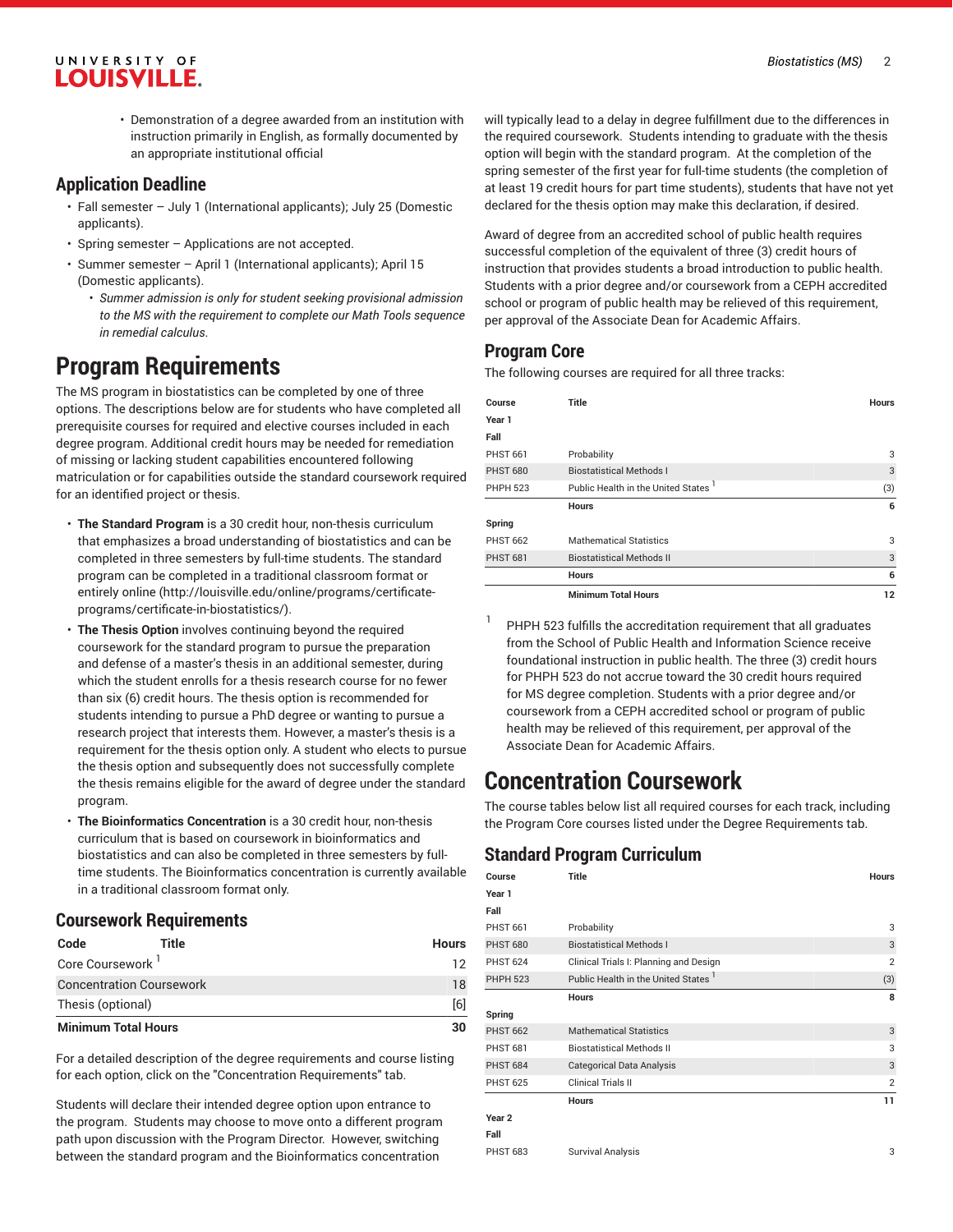#### *Biostatistics (MS)* 3

## UNIVERSITY OF **LOUISVILLE.**

| <b>PHST 620</b>                | Introduction to Statistical Computing |  |
|--------------------------------|---------------------------------------|--|
| Various Electives <sup>2</sup> |                                       |  |
|                                | <b>Hours</b>                          |  |
|                                | <b>Minimum Total Hours</b>            |  |

- 1 PHPH 523 fulfills the accreditation requirement that all graduates from the School of Public Health and Information Science receive foundational instruction in public health. The three (3) credit hours for PHPH 523 do not accrue toward the 30 credit hours required for MS degree completion. Students with a prior degree and/or coursework from a CEPH accredited school or program of public health may be relieved of this requirement, per approval of the Associate Dean for Academic Affairs.
- 2 Electives are chosen with the approval of a faculty advisor. Students are typically encouraged to select electives from among the following courses offered by the Department of Bioinformatics and Biostatistics:

#### **Standard Program Electives**

| Code            | Title                                                         | <b>Hours</b> |
|-----------------|---------------------------------------------------------------|--------------|
| <b>PHST 603</b> | <b>Biostatistics Public Health Practicum I</b>                | $1-2$        |
| <b>PHST 640</b> | Statistical Methods for Research Design in Health<br>Sciences | 3            |
| <b>PHMS 641</b> | Data Mining I                                                 | 3            |
| <b>PHST 675</b> | Independent Study in Biostatistics                            | $1-3$        |
| <b>PHST 682</b> | Multivariate Statistical Analysis                             |              |

Subject to the approval of a faculty advisor, students are also welcome to choose elective courses outside of the department in fields related to biostatistics, such as Mathematics, Epidemiology, and Computer Science. Students seeking to pursue elective coursework outside the department are responsible for ensuring they have met the prerequisites for these courses.

### **Bioinformatics Concentration Curriculum**

Since the curriculum for the Bioinformatics concentration differs from the standard program at the beginning of the first semester of study, students electing the Bioinformatics concentration must declare this choice at or before enrollment.

| Course                         | Title                                               | <b>Hours</b> |
|--------------------------------|-----------------------------------------------------|--------------|
|                                |                                                     |              |
| Year 1                         |                                                     |              |
| Fall                           |                                                     |              |
| <b>PHST 661</b>                | Probability                                         | 3            |
| <b>PHST 680</b>                | <b>Biostatistical Methods I</b>                     | 3            |
| <b>BIOC 545</b>                | <b>Biochemistry I</b>                               | 3            |
| <b>PHPH 523</b>                | Public Health in the United States <sup>1</sup>     | (3)          |
|                                | <b>Hours</b>                                        | 9            |
| Spring                         |                                                     |              |
| <b>PHST 662</b>                | <b>Mathematical Statistics</b>                      | 3            |
| <b>PHST 681</b>                | <b>Biostatistical Methods II</b>                    | 3            |
| Various electives <sup>2</sup> |                                                     | 3            |
|                                | <b>Hours</b>                                        | 9            |
| Year <sub>2</sub>              |                                                     |              |
| Fall                           |                                                     |              |
| <b>PHST 710</b>                | <b>Advanced Statistical Computing I</b>             | 3            |
| <b>PHST 655</b>                | <b>Basic Statistical Methods for Bioinformatics</b> | 3            |
| <b>PHMS 641</b>                | Data Mining I                                       | 3            |
|                                |                                                     |              |

| <b>Minimum Total Hours</b>     | 30 |
|--------------------------------|----|
| <b>Hours</b>                   |    |
| Various electives <sup>2</sup> |    |

- 1 PHPH 523 fulfills the accreditation requirement that all graduates from the School of Public Health and Information Science receive foundational instruction in public health. The three (3) credit hours for PHPH 523 do not accrue toward the 30 credit hours required for MS degree completion. Students with a prior degree and/or coursework from a CEPH accredited school or program of public health may be relieved of this requirement, per approval of the Associate Dean for Academic Affairs.
- 2 Students must accumulate a minimum of six (6) credit hours of electives. These may be distributed among semesters as the student chooses. Electives are chosen with the approval of a faculty advisor. Students are encouraged to select electives from among the following courses:

#### **Bioinformatics Concentration Electives**

| Code            | Title                                          | <b>Hours</b> |
|-----------------|------------------------------------------------|--------------|
| <b>PHST 603</b> | <b>Biostatistics Public Health Practicum I</b> | $1-2$        |
| <b>PHST 620</b> | Introduction to Statistical Computing          | 3            |
| <b>PHST 675</b> | Independent Study in Biostatistics             | $1-3$        |
| <b>PHST 682</b> | <b>Multivariate Statistical Analysis</b>       | 3            |
| <b>PHST 684</b> | <b>Categorical Data Analysis</b>               | 3            |
| <b>BIOC 547</b> | <b>Advanced Biochemistry II</b>                | 3            |
| <b>BIOC 603</b> | Special Topics in Biochemistry                 | 1-4          |

### **Thesis Option (Standard Curriculum)**

The curriculum for the thesis option of the MS degree consists of additional thesis hours beyond the completion of the curriculum for the standard program. Students must declare to enroll in the thesis option at the completion of the spring semester of the first year for full-time students (the completion of at least 19 credit hours for part time students). Only after completion of the required 30 credit hours of coursework in the standard program curriculum, students electing the thesis option enroll for a minimum of six (6) credit hours of thesis research (PHST 666) in the spring semester of the second year, and typically write and defend a thesis by the end of that semester.

|                 | <b>Minimum Total Hours</b>            | 6            |
|-----------------|---------------------------------------|--------------|
|                 | <b>Hours</b>                          | 6            |
| <b>PHST 666</b> | Master's Thesis Research <sup>1</sup> | 6            |
| Spring          |                                       |              |
| Year 2          |                                       |              |
| Course          | <b>Title</b>                          | <b>Hours</b> |

Students wishing to maintain full-time status may register for more than six (6) credit hours of thesis or additional coursework.

#### **Thesis**

1

A student may apply to pursue preparation and defense of a master's thesis following completion of the required standard program coursework. Pursuing an optional thesis requires permission of the program director. The thesis topic is approved by the major professor and thesis committee, chaired by the major professor. The student identifies a desired mentor to become his or her major professor, who is recommended by the program director and appointed by the